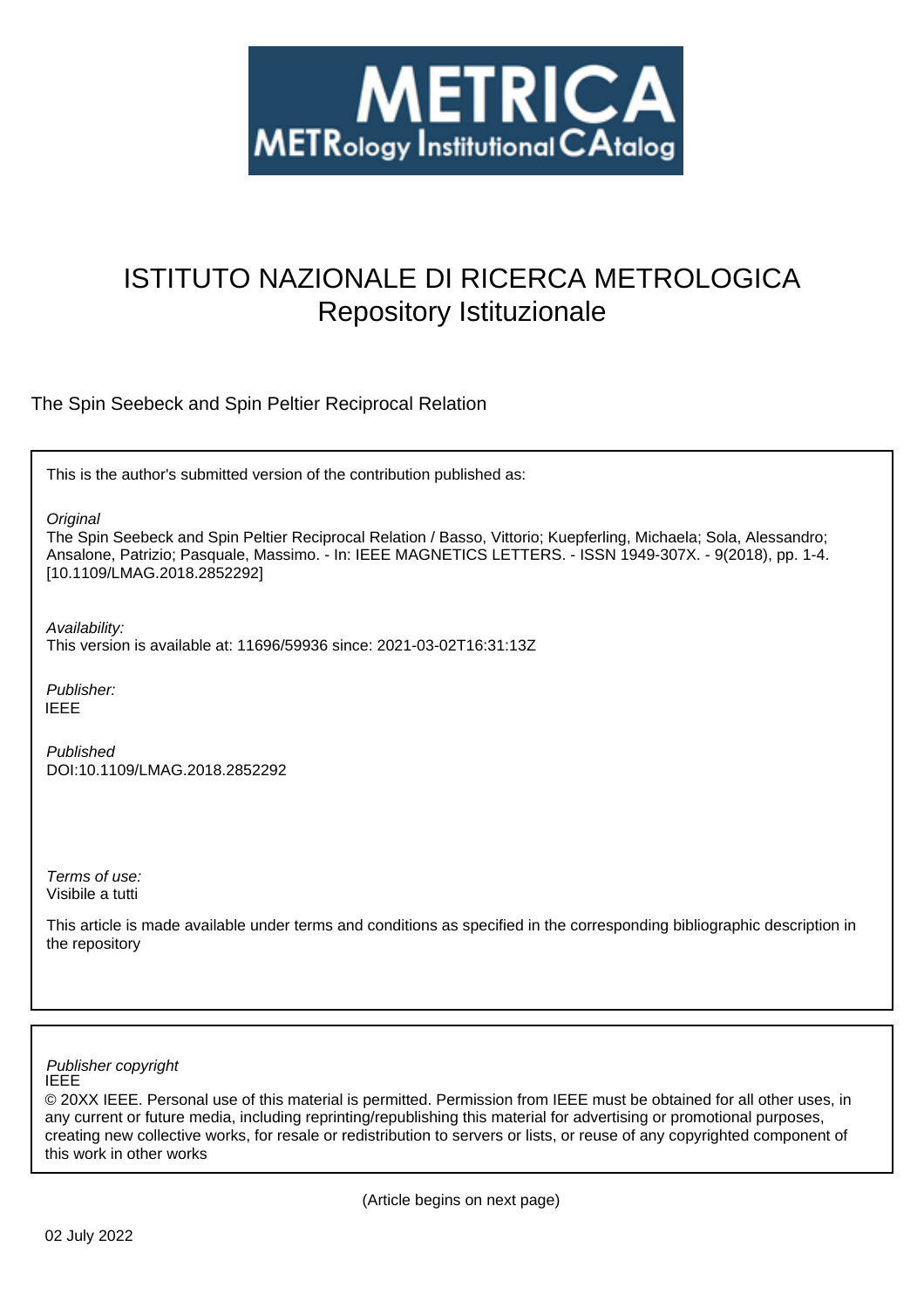# The spin Seebeck and spin Peltier reciprocal relation

Vittorio Basso, Michaela Kuepferling, Alessandro Sola, Patrizio Ansalone and Massimo Pasquale

*Abstract*—In this paper we derive the reciprocal relation between electric and thermal quantities of the spin Seebeck and the spin Peltier effects. For a Pt/YIG bilayer device, the reciprocity assumes the remarkably simple form  $T\Delta V_{e,y}/I_{q,x} =$  $\Delta T_{SP,x}/I_{e,y}$  where  $\Delta V_{e,y}$  is the voltage generated at the Pt metal in a spin Seebeck experiment under the heat current  $I_{q,x}$  and  $\Delta T_{SP,x}$  is temperature difference generated in a spin Peltier experiment with an electric current  $I_{e,y}$  flowing in the Pt metal. The ratios are related to intrinsic coefficients: the spin Hall angle  $\theta_{SH}$  of Pt and the thermomagnetic power coefficient  $\epsilon_M$  of YIG.

*Index Terms*—Spin caloritronics, reciprocal relations, Pt/YIG bilayers

#### I. INTRODUCTION

THE spin Seebeck and spin Peltier effects are the result<br>of two independent physical mechanisms: the spin Hall **HE** spin Seebeck and spin Peltier effects are the result effect in a metallic layer (i.e. Pt) and the thermomagnetic effect in a ferrimagnetic insulator (i.e. yttrium iron garnet, YIG) [1]–[4]. In the spin Seebeck effect, the presence of a temperature gradient in YIG generates a magnetic moment current (often referred to as spin current), carried by spin waves. At the interface between YIG and Pt the current is partially injected into the metal where it is carried by spin polarized electrons. In Pt the diffusing electrons are partially deflected in the perpendicular direction due to the inverse spin Hall effect and are revealed as a transverse electric voltage. In the spin Peltier effect the role of the two mechanisms is reversed: Pt is the active layer while YIG is the passive one. A transverse electric current in Pt is able to force the injection of a magnetic moment current into YIG. Thermomagnetic effects of YIG transform this current into a heat current which is finally revealed as a temperature difference. Both effects have already been experimentally observed [5]–[10] but, although the reciprocity of the spincaloritronic effects has been already discussed [11], [12], a quantitative reciprocal relation is still missing.

The Onsager reciprocal relations are an outcome of nonequilibrium thermodynamics [13]. For a thermoelectric device, the reciprocity consists in the fact that for a given thermoelectric conductor, the ratio between the measured voltage  $\Delta V$  and the applied temperature difference  $\Delta T$  in a Seebeck experiment, and the ratio between the measured heat flux  $I_q$  and the applied electric current  $I_e$ , in a Peltier one, are related by the absolute temperature T:  $T\Delta V/\Delta T = I_q/I_e$ [14]. Furthermore the ratios are both related to the absolute thermoelectric power coefficient  $\epsilon = \nabla V / \nabla T$  which is a material dependent property. In the case of a spin Seebeck and spin Peltier device, the formulation of the Onsager reciprocity

Manuscript received ; revised

is not so straightforward, because there are two combined mechanisms: the spin Hall effect of the metal and the ther-

momagnetic effect of the insulator. Furthermore, unlike the electric charge, the magnetic moment is a non conserved quantity. This fact requires a proper thermodynamic treatment. In this paper we derive the spin Seebeck and spin Peltier re-

ciprocal relation on the base of the non-equilibrium thermodynamics of Johnson and Silsbee [15] following the application of the theory to ferromagnetic insulators of Refs. [16] and [17]. The result is that, for a Pt/YIG bilayer, the relation between the integrated quantities assumes the remarkably simple form

$$
\frac{\Delta V_{e,y}}{I_{q,x}}T = \frac{\Delta T_{SP,x}}{I_{e,y}}\tag{1}
$$

where the left hand side refers to the spin Seebeck experiment:  $\Delta V_{e,y}$  is the voltage generated at the metal and  $I_{q,x}$  is the heat current traversing the device, and the right hand side refers to the spin Peltier experiment:  $\Delta T_{SP,x}$  is the temperature difference generated and  $I_{e,y}$  is the electric current flowing into the metal. The theory also permits to relate the ratios of Eq.(1) to the intrinsic parameters: the spin Hall angle  $\theta_{SH}$ of Pt, the thermomagnetic power coefficient  $\epsilon_M$  of YIG and the magnetic moment conductance of the Pt/YIG interface  $v_p$ . In the paper we present the constitutive equations and the continuity equations for the two materials and we solve the magnetic moment conduction problem for the two cases of spin Seebeck and spin Peltier.

#### II. CONSTITUTIVE EQUATIONS

#### *A. Thermomagnetic effects in magnetic insulators*

The constitutive equations for the joint transport of magnetic moment and heat in ferromagnetic insulators in one dimension  $(\nabla_x = \partial/\partial x)$  are

$$
j_M = \sigma_M \left( \mu_0 \nabla_x H^* - \epsilon_M \nabla_x T \right) \tag{2}
$$

$$
j_q = \epsilon_M T j_M - \kappa \nabla_x T \tag{3}
$$

In the previous equations  $j_M$  is the magnetic moment current density and  $j_q$  is the heat current density. Both currents are along the  $x$  direction therefore the corresponding subscript is omitted for simplicity. The coefficients are: the magnetic moment conductivity  $\sigma_M$ , the absolute thermomagnetic power  $\epsilon_M$  and the thermal conductivity  $\kappa$  under zero magnetic moment current. The magnetic field  $H$ , the magnetization  $M$ and the transported magnetic moment are all directed along the z direction. The Johnson and Silsbee thermodynamic potential is  $H^* = H - H_{eq}(M)$  given by the difference between the magnetic field  $H$  and the magnetic equation of state at equilibrium  $H_{eq}(M)$ . The gradient  $\nabla H^*$  is the driving force

Authors are with the Istituto Nazionale di Ricerca Metrologica, Strada delle Cacce 91, I-10135, Torino, Italy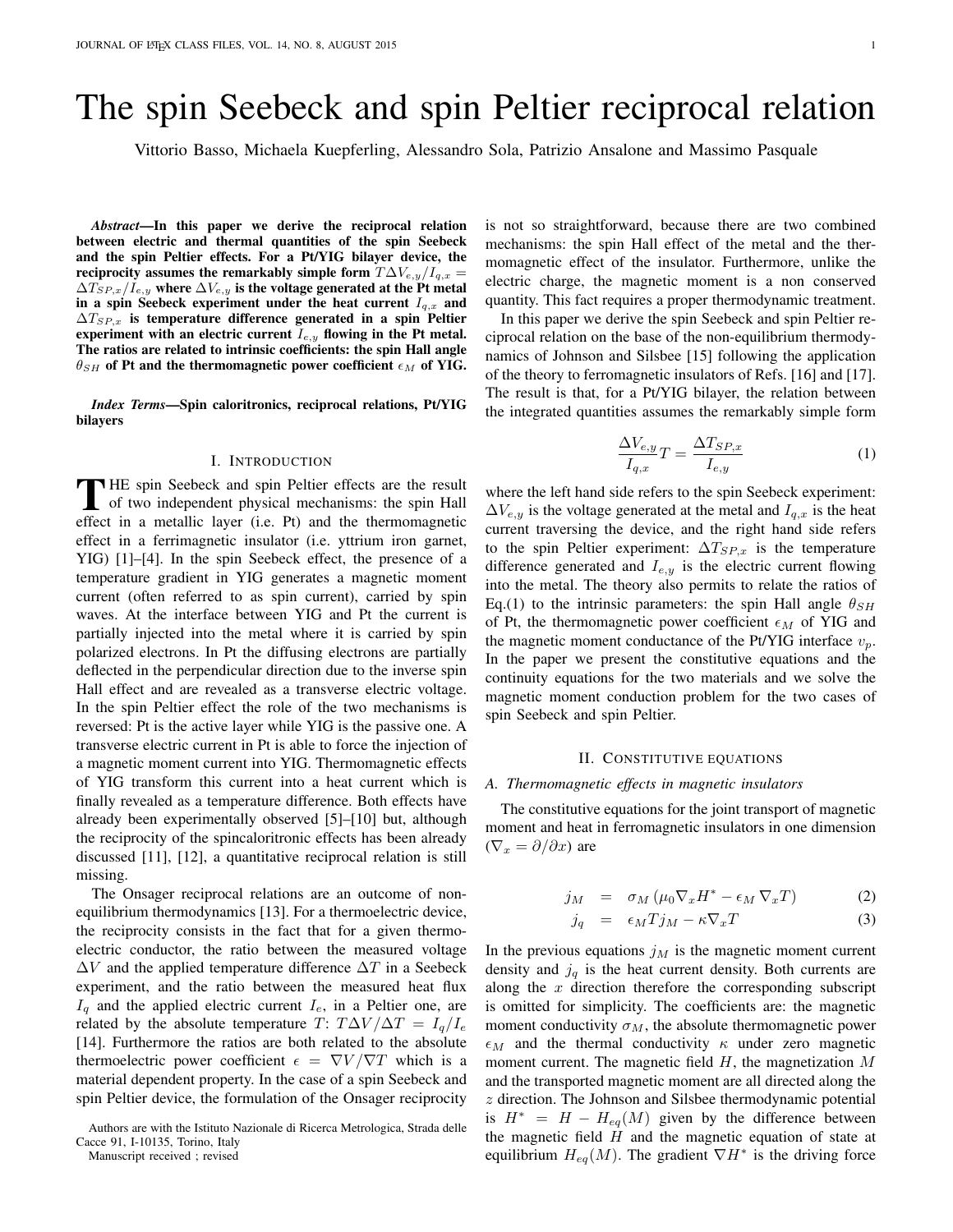of magnetic moment currents [16]. As the magnetic moment is not conserved, the continuity equation is

$$
\frac{\partial M}{\partial t} + \nabla_x j_M = \frac{H^*}{\tau_M}.\tag{4}
$$

In non-equilibrium stationary states we impose the condition  $\partial M/\partial t = 0$  to be true.

In a spin Seebeck-type experiment the temperature gradient  $\nabla_x T$  is controlled by external conditions. For a constant  $\nabla_x T$ profile, the magnetic moment current of Eq.(2) becomes

$$
j_M = j_{MS} + \sigma_M \,\mu_0 \nabla_x H^* \tag{5}
$$

where  $j_{MS} = -\sigma_M \epsilon_M \nabla_x T$  is a magnetic moment current source. By using Eqs.(4) and (5) one finds the diffusion equation for the potential

$$
l_M^2 \nabla_x^2 H^* = H^* \tag{6}
$$

where  $l_M = (\mu_0 \sigma_M \tau_M)^{1/2}$  is the diffusion length. The solution of this equation, with the appropriate boundary conditions, provides the profiles of  $H^*(x)$  and  $j_M(x)$  (see Appendix A).

In a spin Peltier-type experiment the temperature profile is the result of the energy balance equation in which one has to include the intrinsic thermal effect of YIG. As it is done in the classical treatment [13], from the expression of the entropy production rate, see Ref. [16], one finds, in stationary conditions  $\partial T/\partial t = 0$ ,  $\nabla_x (j_q - \mu_0 H^* j_M) = 0$ . This equation has to be solved by using the continuity equation (4) and the constitutive equations (2) and (3). The result is

$$
-\kappa \left( (1+\zeta_T)\nabla^2 T - \frac{\zeta_T}{\epsilon_M} \mu_0 \nabla^2 H^* \right) = \frac{j_M^2}{\sigma_M} + \frac{\mu_0 \left( H^* \right)^2}{\tau_M} \tag{7}
$$

Equation (7) involves at the left hand side the second derivatives of the temperature  $T$  and of the potential  $H^*$  and the dimensionless parameter  $\zeta_T = \sigma_M \epsilon_M^2 T / \kappa$  which is analogous of the  $ZT$  parameter of thermoelectrics [14]. On the right hand side, Eq.(7) contains the squares of the current and the potential. At this point two approximations can be made. First, for sufficiently small magnetic moment current  $j_M$  and potential  $H^*$ , the quadratic terms at the right hand side of Eq.(7) can be disregarded. Second, we make the approximation of small  $\zeta_T \ll 1$ . Both approximations are valid in the case of spin Seebeck and spin Peltier experiments [16]. The result is that the relation between temperature and potential becomes

$$
\epsilon_M \nabla_x^2 T = \zeta_T \mu_0 \nabla_x^2 H^* \tag{8}
$$

By substitution of Eq.(8) into the stationary Eq.(4) where one has used the appropriate constitutive equation (2) one finds that the potential  $H^*$  is still given by the solution of a diffusion equation of the type Eq.(6) but with a different diffusion length  $(l'_M)^2 = \mu_0 \sigma_M \tau_M / (1 + \zeta_T)$  which is slightly smaller than the spin Seebeck case. From the integration of Eq.(8) we also obtain the spin Peltier temperature difference between the two sides of the YIG layer:  $\Delta T_{SP} = (\zeta_T / \epsilon_M) \mu_0 \Delta H^*$  which is related to the difference of the potential  $\Delta H^*$  between the two faces of YIG.

#### *B. Spin Hall effect in non-magnetic metals*

In order to define a set of constitutive equations for the spin Hall effect in a non magnetic metal with a negligible Hall effect, we select the conditions in which the electric current  $j_e$  is along y, the magnetic moment of the electrons is along z and the magnetic moment current  $j_M$  is along x. Then we have

$$
j_{ey} = -\sigma_e \nabla_y V_e + \sigma_e \theta_{SH} \left(\frac{\mu_B}{e}\right) \mu_0 \nabla_x H^* \qquad (9)
$$

$$
j_{Mx} = \sigma_e \theta_{SH} \left(\frac{\mu_B}{e}\right) \nabla_y V_e + \sigma_M \mu_0 \nabla_x H^* \qquad (10)
$$

where  $\sigma_e$  is the electric conductivity,  $V_e$  is the electric potential, e is the elementary charge,  $\mu_B$  is the Bohr magneton and  $\sigma_M = \sigma_e (\mu_B/e)^2$  is the conductivity for the magnetic moment current. The equations contain the spin Hall effect in the non diagonal terms which couple different directions and different currents. The spin Hall angle is  $\theta_{SH}$  and for the magnetic moment has opposite sign with respect to the one for the spin angular momentum (i.e.  $\theta_{SH}$  is negative for Pt and positive for W and Ta) [16]. Also in metals the magnetic moment is not a conserved quantity, therefore a continuity equation analogous to Eq. $(4)$  holds.

In a spin Seebeck-type experiment the Pt is used to detect the magnetic moment current injected from YIG. For an open electric circuit along y  $(j_{ey}=0)$  we integrate Eq.(9) along x and find that the gradient of the electric potential along  $y$ , averaged over the thickness  $t_{Pt}$ , is

$$
\nabla_y V_e = \theta_{SH} \left(\frac{\mu_B}{e}\right) \mu_0 \frac{\Delta H^*}{t_{Pt}} \tag{11}
$$

where the difference of the potential  $\Delta H^*$  between the two faces of the Pt layer is caused by the side YIG layer. The potential  $H^*$  in Pt is given by taking the continuity equation (4) in stationary conditions with the constitutive equation (10). The result is the diffusion equation (6) where  $l_M = (\mu_0 \sigma_M \tau_M)^{1/2}$  is the diffusion length of Pt.

In a spin Peltier experiment Pt is used to generate a magnetic moment current. In the case of an imposed driving current density  $j_{ey}$ , the equation for the magnetic moment current is

$$
j_M = j_{MS} + \sigma'_M \mu_0 \nabla_x H^* \tag{12}
$$

with  $j_{MS} = -\theta_{SH} (\mu_B/e) j_{ey}$  and  $\sigma'_M = \sigma_M (1 + \theta_{SH}^2)$ . The potential is given by the solution of the diffusion equation (6) with  $l_M = (\mu_0 \sigma'_M \tau_M)^{1/2}$  being the diffusion length for the spin Hall metal.

#### III. SPIN SEEBECK EFFECT

The magnetic moment conduction in the Pt/YIG bilayer is described by taking the solution of the diffusion equation (6) for each layer with the magnetic current source  $j_{MS} = -\sigma_{YIG} \epsilon_{YIG} \nabla_x T$  in YIG and setting the appropriate boundary conditions (see Appendix A). An example of the resulting profile is shown in Fig. 1. The resulting electric effect in Pt, Eq.(11), is

$$
\nabla_y V_e = -\theta_{SH} \mu_0 \left(\frac{\mu_B}{e}\right) \frac{1}{v_p} \frac{\epsilon_{YIG} \sigma_{YIG}}{t_{Pt}} \nabla_x T \qquad (13)
$$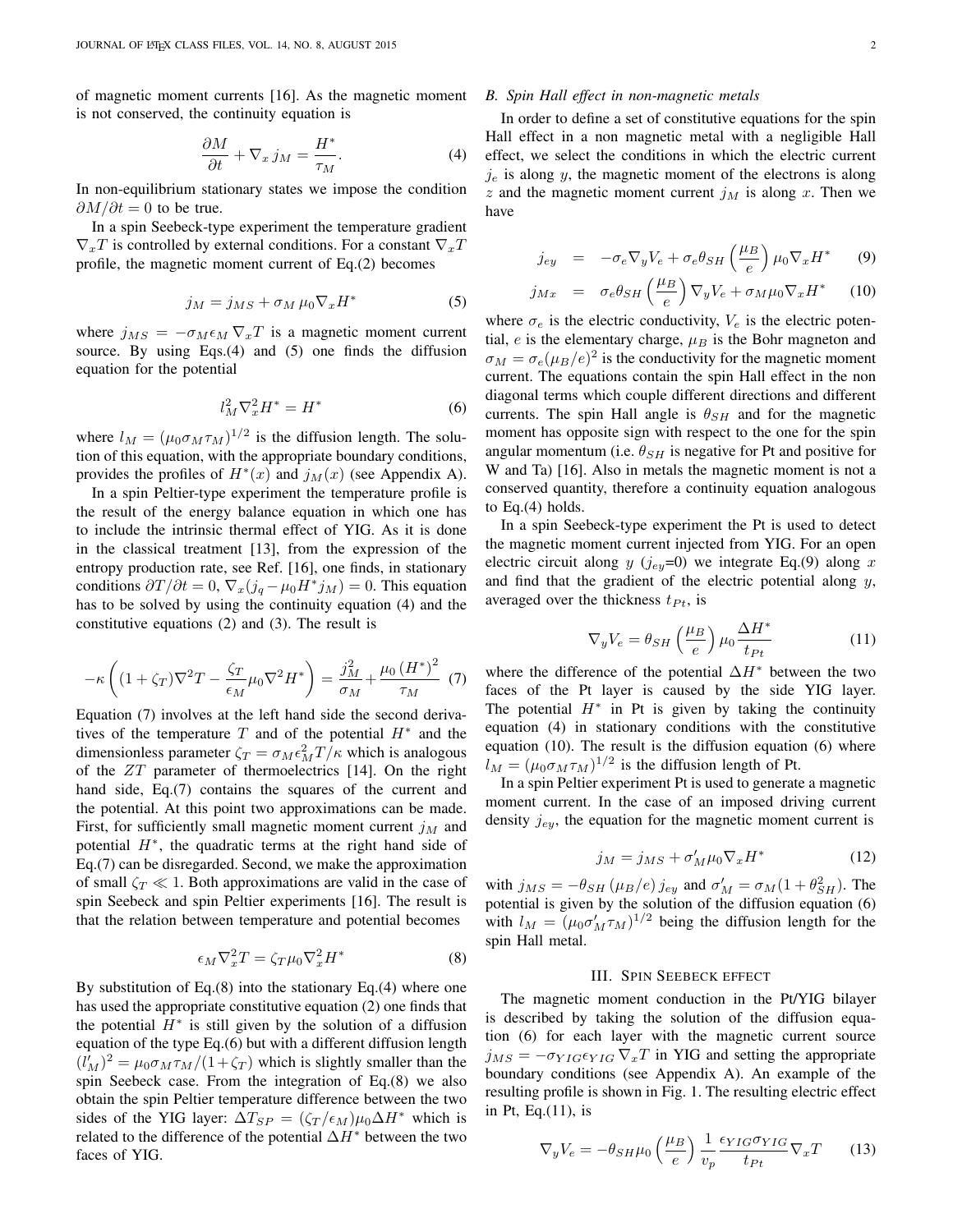$-t_{\rm Pt}$ 



 $H^*$ 

c h

 $\begin{array}{c|c} 0 & t_{\text{YIG}} & x \end{array}$ 

hot bath

Pt  $Y$ IG conth  $T_h$ 

jM

cont<mark>,c i<sub>Pt</sub> | YIG cont<sub>,</sub>h</mark>

where

 $T_{\rm c}$ 

cold bath

$$
\frac{1}{v_p} = \frac{v_{eff}}{v_{Pt}\coth(t_{Pt}/(2l_{Pt}))v_{YIG}\coth(t_{YIG}/(2l_{YIG}))}
$$
(14) and

$$
\frac{1}{v_{eff}} = \frac{1}{v_{Pt} \tanh(t_{Pt}/l_{Pt})} + \frac{1}{v_{YIG} \tanh(t_{YIG}/l_{YIG})} (15)
$$

are magnetic moment conductances for the bilayer (see Appendix A) depending on the intrinsic conductances of YIG,  $v_{YIG} = l_{YIG}/\tau_{YIG}$ , and Pt,  $v_{Pt} = l_{Pt}/\tau_{Pt}$ , and on the thicknesses  $t_{YIG}$  and  $t_{Pt}$ .

### IV. SPIN PELTIER EFFECT

For the spin Peltier case the procedure is similar to the previous case but the magnetic current source  $j_{MS}$  =  $-\theta_{SH}$  ( $\mu_B/e$ ) j<sub>e</sub> in now in the Pt layer. A sketch of the resulting profiles are shown in Fig.2 and the analytic expressions are given in Appendix A. The temperature profile in YIG is then obtained by integrating Eq.(8) and setting the thermal boundary conditions. For example  $T(0) = T_0$  and  $T(t_{YIG}) = T_2$ . The simplest case is the one in which the temperatures at the boundaries are not constrained. In that case the difference between the boundaries is  $T_2 - T_0 = \Delta T_{SP}$  with

$$
\Delta T_{SP} = \theta_{SH} \mu_0 \left(\frac{\mu_B}{e}\right) \frac{1}{v_p} \frac{\epsilon_{YIG} \sigma_{YIG} T}{\kappa_{YIG}} j_e \tag{16}
$$

This is the temperature difference that one would measure in presence of the spin Peltier effect alone. However in presence of the Pt layer, one has to add the Joule heat dissipation caused by the flowing electric current. As a first approximation we neglect the dissipation due to magnetic moment current and obtain directly the temperature profile in Pt as due to the conventional electric Joule heat

$$
\nabla_x^2 T = -\frac{j_e^2}{\sigma_e \kappa_{Pt}}\tag{17}
$$

where  $\kappa_{Pt}$  is the thermal conductivity of Pt. The temperature profile in Pt is then obtained by integrating the previous equation and setting the boundary conditions  $T(-t_{Pt}) = T_1$ and  $T(0) = T_0$ . We have therefore obtained the temperature and the heat current profiles in both YIG and Pt layers. We impose now the continuity of both quantities at the interfaces. In order to obtain a sensible estimate, we assume perfect thermal interface between Pt and YIG, while we add non ideal thermal contacts between the bilayer itself and the external thermal baths. We introduce the thermal contact resistance  $\varrho_{cont.c}$  between the Pt side and the cold reservoir at  $T_c$  and  $\varrho_{cont,h}$  between the YIG side and the hot reservoir at  $T_h$  (see Fig.2). If  $T_h = T_c = T$  we have

$$
j_{q,c} = \frac{1}{\varrho} \Delta T_{SP} - \frac{\varrho_h}{\varrho} j_{q,JH}
$$
 (18)

$$
j_{q,h} = \frac{1}{\varrho} \Delta T_{SP} + \frac{\varrho_c}{\varrho} j_{q,JH}
$$
 (19)

where  $\varrho_h = \varrho_{YIG} + \varrho_{cont,h} + \varrho_{Pt}/2$ ,  $\varrho_c = \varrho_{cont,c} + \varrho_{Pt}/2$ ,  $\rho = \rho_c + \rho_h$  and  $j_{q,JH} = t_{Pt} j_e^2 / \sigma_e$ . The thermal resistances are expressed per unit surface area, i.e.  $\rho_i = t_i/\kappa_i$ . The  $\Delta T_{SP}$ and the Joule heat  $j_{q,JH}$  can then be extracted and separated by the joint measurement of the two heat currents  $j_{q,c}$  and  $j_{q,c}$ once the thermal resistances  $\rho_c$  and  $\rho_c$  are known.

## V. RECIPROCAL RELATION

From the equations for the spin Seebeck, Eq.(13), with  $j_q =$  $-\kappa_{YIG} \nabla T$ , and the equation for the spin Peltier, Eq.(16), we find the reciprocal relation sought

$$
\frac{\nabla_y V_e}{j_q} t_{Pt} = \frac{1}{T} \frac{\Delta T_{SP}}{j_e} = \theta_{SH} \mu_0 \left(\frac{\mu_B}{e}\right) \frac{1}{v_p} \frac{\epsilon_{YIG} \sigma_{YIG}}{\kappa_{YIG}} \tag{20}
$$

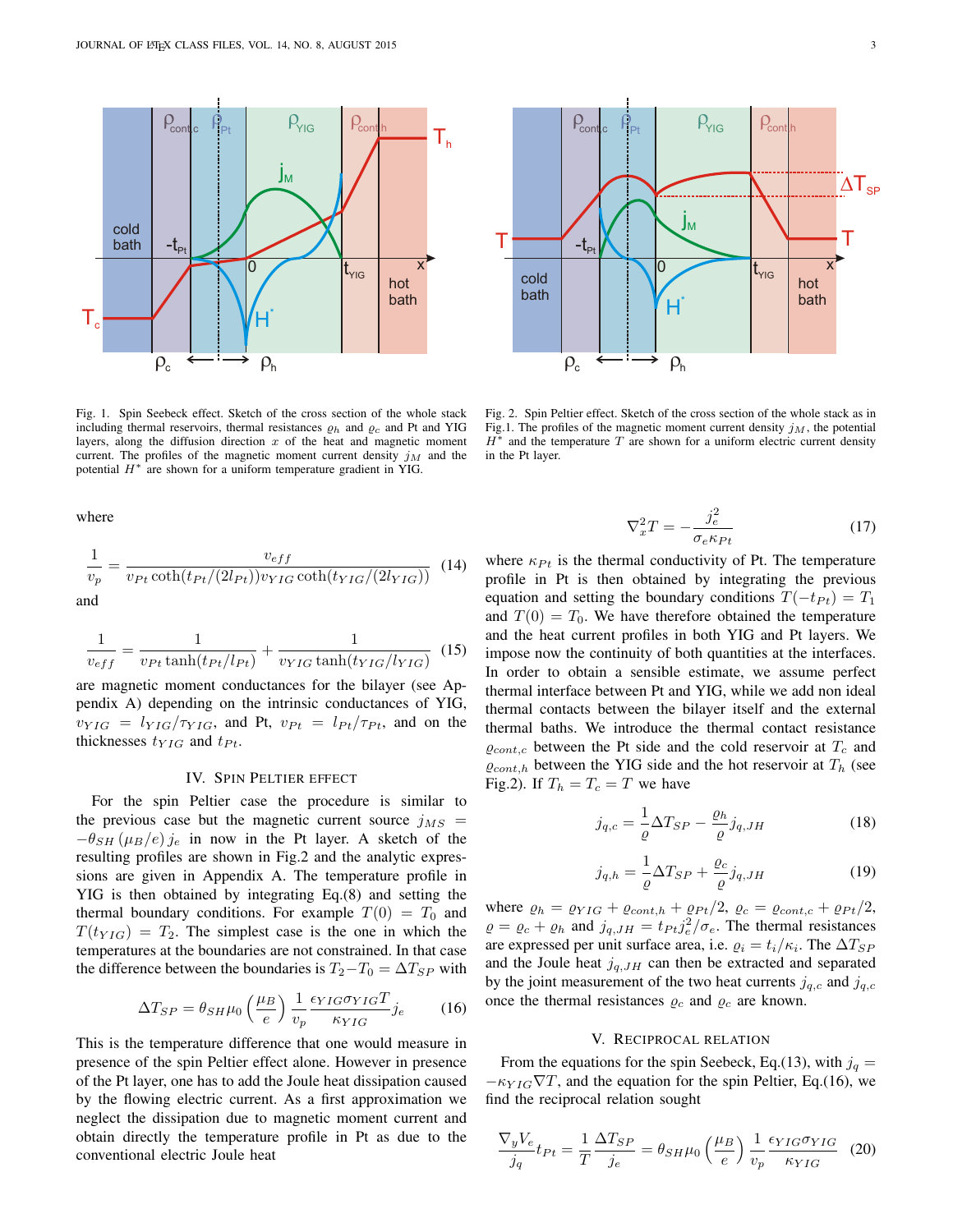that is expressed in terms of current densities and gradients. To move to integrated quantities we have to specify the dimensions of the sample. We use a parallelepiped with electric effects occurring along the length  $L_y$  and through the cross section  $L_z \times t_{Pt}$  and with thermal effects occurring along the thickness  $t_{YIG}$  and through the cross section  $L_y \times L_z$ . As the spin Seebeck is characterized by the transverse electric voltage,  $\Delta V_{e,y} = L_y \nabla_y V_e$  and by the heat current  $I_{q,x} = L_y L_z j_q$ and the spin Peltier effect is driven by the electric current  $I_{e,y} = L_z t_{Pt} j_e$ , we find Eq.(1) which is valid for a given bilayer device.

#### VI. CONCLUSION

The main result of this paper is the derivation of the reciprocal relation between the spin Seebeck and the spin Peltier effects. The relation can be expressed both in terms of current densities and gradient of the electric potential, Eq.(20), which is independent of the size of the device, and in its integral form, expressed as a function of currents and voltage, Eq.(1), which depends on the size of the device. The merit of Eq.(20) is to express both the spin Seebeck and the spin Peltier effects as a function of the intrinsic coefficients: the spin Hall angle for the metal  $\theta_{SH}$ , the thermomagnetic power coefficient  $\epsilon_M$ , the magnetic moment conductivity  $\sigma_M$ , the thermal conductivity  $\kappa$  of YIG and the magnetic moment conductance of the Pt/YIG interface  $v_p$ . The maximization of Eq.(20) will lead to the determination of the optimal condition for both effects. This will be the subject of a future work. On the other hand Eq.(1) permits to pass from the spin Seebeck effect to the spin Peltier one for a given device. Work is in progress to test the experimental validity of the integrated relation on a bilayer device by using the setup described in Ref. [10].

# APPENDIX A SOLUTION OF THE MAGNETIC MOMENT DIFFUSION PROBLEM IN ONE DIMENSION

The magnetic moment current  $j<sub>M</sub>$  and the potential  $H^*$  of a layer are given by the solution of Eq.(6) with the boundary conditions given by Eqs.(5) or (12). We consider a generic layer (i) from  $x = -t/2$  to  $t/2$  and take magnetic moment current at the boundaries as  $j_-=j(-t/2), j_+=j(t/2)$  (we have dropped subscript M for compactness of the symbols). The solutions are

$$
j(x) = j_{MS} + (j_s - j_{MS}) \frac{\cosh(x/l)}{\cosh(t/(2l))} + j_d \frac{\sinh(x/l)}{\sinh(t/(2l))}
$$
(21)

$$
H^*(x) = (j_s - j_{MS}) \frac{1}{v} \frac{\sinh(x/l)}{\cosh(t/(2l))} + j_d \frac{1}{v} \frac{\cosh(x/l)}{\sinh(t/(2l))}
$$
(22)

with  $j_s = (j_+ + j_-)/2$ ,  $j_d = (j_+ - j_-)/2$  and  $v = l_M/\tau_M$ . With reference to the bilayer of Figs.1 and 2 we set layer 1=Pt and layer 2=YIG and the boundary conditions:  $j_{1-} = j_{2+} = 0$ ,  $j_{1+} = j_{2-} = j_0$  and  $H_{1+}^* = H_{2-}^* = H_0^*$ . The solution for the bilayer is

$$
j_0 = v_{eff} \left( \frac{j_{MS,1}}{v_1 \coth(t_1/(2l_1))} + \frac{j_{MS,2}}{v_2 \coth(t_2/(2l_2))} \right)
$$
 (23)

with  $v_{eff}$  given by the Eq.(15). The spin Seebeck effect corresponds to a magnetic moment current source in 2 (YIG), so  $j_{MS,2} = -\sigma_2 \epsilon_2 \nabla_x T$  while the layer 1 (Pt) is passive  $(j_{MS,1} = 0)$ . The quantity of interest is  $\Delta H^*$  in layer 1. We find

$$
\Delta H_1^* = \frac{1}{v_p} j_{MS,2} \tag{24}
$$

with  $v_p$  given by the Eq.(14). The spin Peltier effect corresponds to a magnetic moment current source in 1 (Pt),  $j_{MS,1} = -\theta_{SH} (\mu_B/e) j_{ey}$  while the layer 2 (YIG) is passive  $(j_{MS,2} = 0)$ . The quantity of interest is  $\Delta H^*$  in layer 2. We find

$$
\Delta H_2^* = \frac{1}{v_p} j_{MS,1} \tag{25}
$$

with  $v_p$  given by the Eq.(14).

#### **REFERENCES**

- [1] K. Uchida, H. Adachi, T. Ota, H. Nakayama, S. Maekawa, and E. Saitoh, "Observation of longitudinal spin-seebeck effect in magnetic insulators," *Appl. Phys. Lett.*, vol. 97, p. 172505, 2010.
- [2] J. Flipse, F. K. Dejene, D. Wagenaar, G. E. W. Bauer, J. B. Youssef, and B. J. V. Wees, "Observation of the spin peltier effect for magnetic insulators," *Physical Review Letters*, vol. 113, p. 027601, 2014.
- [3] J. Xiao, G. E. W. Bauer, K.-c. Uchida, E. Saitoh, and S. Maekawa, "Theory of magnon-driven spin seebeck effect," *Phys. Rev. B*, vol. 81, p. 214418, Jun 2010. [Online]. Available: http://link.aps.org/doi/10.1103/PhysRevB.81.214418
- [4] Y. Ohnuma, M. Matsuo, and S. Maekawa, "Theory of the spin peltier effect," *Phys. Rev. B*, vol. 96, p. 134412, Oct 2017. [Online]. Available: https://link.aps.org/doi/10.1103/PhysRevB.96.134412
- [5] T. Kikkawa, K.-i. Uchida, S. Daimon, Z. Qiu, Y. Shiomi, and E. Saitoh, "Critical suppression of spin seebeck effect by magnetic fields," *Phys. Rev. B*, vol. 92, p. 064413, Aug 2015. [Online]. Available: http://link.aps.org/doi/10.1103/PhysRevB.92.064413
- [6] A. Sola, M. Kuepferling, V. Basso, M. Pasquale, T. Kikkawa, K. Uchida, and E. Saitoh, "Evaluation of thermal gradients in longitudinal spin seebeck effect measurements," *J. Appl. Phys.*, vol. 117, p. 17C510, 2015.
- [7] S. Daimon, R. Iguchi, T. Hioki, E. Saitoh, and K. Uchida, "Thermal imaging of spin peltier effect," *Nature communications*, vol. 7, p. 13754, 2016.
- [8] R. Itoh, R. Iguchi, S. Daimon, K. Oyanagi, K.-i. Uchida, and E. Saitoh, "Magnetic-field-induced decrease of the spin peltier effect in pt/y3fe5o<sup>12</sup> system at room temperature," *Phys. Rev. B*, vol. 96, p. 184422, Nov 2017.
- [9] K. Uchida, R. Iguchi, S. Daimon, R. Ramos, A. Anadon, I. Lucas, ´ P. A. Algarabel, L. Morellón, M. H. Aguirre, M. R. Ibarra, and E. Saitoh, "Enhancement of the spin peltier effect in multilayers," *Phys. Rev. B*, vol. 95, p. 184437, May 2017. [Online]. Available: https://link.aps.org/doi/10.1103/PhysRevB.95.184437
- [10] A. Sola, P. Bougiatioti, M. Kuepferling, D. Meier, G. Reiss, M. Pasquale, T. Kuschel, and V. Basso, "Longitudinal spin seebeck coefficient: heat flux vs. temperature difference method," *Scientific reports*, vol. 7, p. 46752, 2017.
- [11] G. E. W. Bauer, E. Saitoh, and B. J. van Wees, "Spin caloritronics," *Nature materials*, vol. 391, p. 11, 2012.
- [12] F. Dejene, J. Flipse, and B. van Wees, "Verification of the thomsononsager reciprocity relation for spin caloritronics," *Physical Review B*, vol. 90, p. 180402, 2014.
- [13] H. B. Callen, *Thermodynamics and an introduction to thermostatistics*. New York: John Wiley and Sons, 1985.
- [14] H. J. Goldsmid, G. S. Nolas, and J. Sharp, *Thermoelectrics: basic principles and new materials development*. Berlin: Springer, 2001.